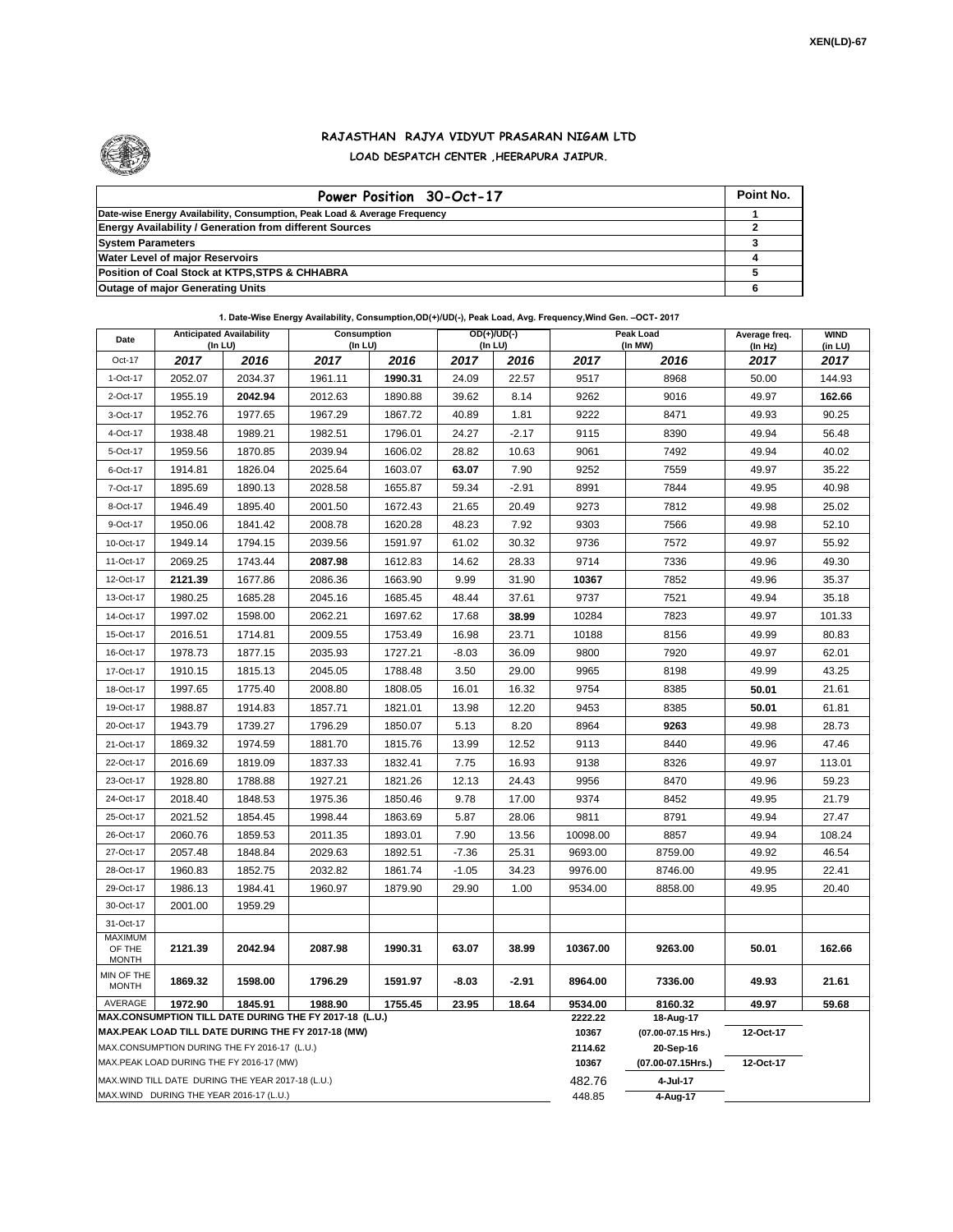| 2. Anticipated Availability/Generation From Different Sources |  |  |  |  |  |
|---------------------------------------------------------------|--|--|--|--|--|
|---------------------------------------------------------------|--|--|--|--|--|

|                     |                                                                                    |                                                  |                                  |                              | (In LU)                                          |                                  |                              |                                                  |                                  |                              |
|---------------------|------------------------------------------------------------------------------------|--------------------------------------------------|----------------------------------|------------------------------|--------------------------------------------------|----------------------------------|------------------------------|--------------------------------------------------|----------------------------------|------------------------------|
| S.No.               | Sources Available to Rajasthan /<br>Installed Capacity as on 30.09.2016<br>(In MW) | Prior<br>assessment<br>of Avail. For<br>next Day | Prior<br>assessment<br>of Avail. | Actual<br>Energy<br>Received | Prior<br>assessment<br>of Avail. For<br>next Day | Prior<br>assessment<br>of Avail. | Actual<br>Energy<br>Received | Prior<br>assessment<br>of Avail. For<br>next Day | Prior<br>assessment<br>of Avail. | Actual<br>Energy<br>Received |
|                     |                                                                                    |                                                  | 27-Oct-17                        |                              |                                                  | 28-Oct-17                        |                              |                                                  | 29-Oct-17                        |                              |
| 1                   | KTPS (1240/1240)                                                                   | 258.00                                           | 224.00                           | 205.55                       | 272.00                                           | 258.00                           | 258.33                       | 272.00                                           | 272.00                           | 267.38                       |
| $\mathbf{2}$<br>3   | STPS (1500/1500)<br>DHOLPUR GAS CCPP (330/330)                                     | 110.00<br>0.00                                   | 55.00<br>0.00                    | 52.43<br>26.53               | 110.00<br>0.00                                   | 110.00<br>0.00                   | 100.69<br>26.94              | 110.00<br>0.00                                   | 110.00<br>0.00                   | 103.32<br>27.45              |
| 4                   | RAMGARH (273.5/273.5)                                                              | 35.00                                            | 35.00                            | 38.28                        | 36.00                                            | 35.00                            | 33.05                        | 37.00                                            | 36.00                            | 34.42                        |
| 5                   | RAPP-A(200/200)                                                                    | 41.00                                            | 41.00                            | 41.89                        | 41.00                                            | 41.00                            | 41.90                        | 41.00                                            | 41.00                            | 42.07                        |
| 6                   | MAHI (140/140)                                                                     | 0.00                                             | 0.00                             | 0.00                         | 0.00                                             | 0.00                             | 0.00                         | 0.00                                             | 0.00                             | 0.00                         |
| $\overline{7}$<br>8 | CHAMBAL (RPS+JS) (135.5/271)<br><b>GIRAL LIGNITE (250/250)</b>                     | 37.50<br>0.00                                    | 37.50<br>0.00                    | 44.45<br>0.00                | 37.50<br>0.00                                    | 37.50<br>0.00                    | 30.82<br>0.00                | 37.50<br>0.00                                    | 37.50<br>0.00                    | 35.38<br>0.00                |
| 9                   | CHHABRA TPS 1000/1000)                                                             | 219.00                                           | 219.00                           | 316.82                       | 219.00                                           | 219.00                           | 282.74                       | 219.00                                           | 219.00                           | 209.03                       |
| 10                  | ADANI (TPS) + KALISINDH (TPS)                                                      | 358.00                                           | 420.00                           | 338.55                       | 359.00                                           | 358.00                           | 356.96                       | 359.00                                           | 359.00                           | 333.59                       |
|                     | (1200+1200/1320+1200)                                                              |                                                  |                                  | 46.54                        |                                                  |                                  |                              |                                                  |                                  |                              |
| 11<br>12            | WIND FARM (3980.40/4119.15)<br>SOLAR POWER(737.70/1295.70)                         | 33.25<br>0.00                                    | 73.00<br>0.00                    | 0.00                         | 24.50<br>0.00                                    | 33.25<br>0.00                    | 22.41<br>1.71                | 29.50<br>0.00                                    | 24.50<br>0.00                    | 20.40<br>1.71                |
| 13                  | CAPTIVE POWER PLANTS                                                               | 0.00                                             | 0.00                             | 0.00                         | 0.00                                             | 0.00                             | 0.00                         | 0.00                                             | 0.00                             | 0.00                         |
| 14                  | REGIONAL (INTRA STATE) O.A. (VLTPS)                                                | 0.00                                             | 0.00                             | 0.00                         | 0.00                                             | 0.00                             | 0.00                         | 0.00                                             | 0.00                             | 0.00                         |
| 15                  | OPEN ACCESS                                                                        | 31.67                                            | 23.07                            | 22.94                        | 32.56                                            | 31.67                            | 31.67                        | 33.25                                            | 32.56                            | 32.11                        |
| 16<br>17            | BIOMASS - (101.95/119.25)<br>BARSINGHSAR LTPS(250/250)                             | 6.00<br>53.00                                    | 5.00<br>53.00                    | 6.11<br>51.45                | 6.00<br>51.00                                    | 6.00<br>53.00                    | 6.34<br>45.49                | 7.00<br>0.00                                     | 6.00<br>51.00                    | 6.84<br>8.15                 |
| 18                  | RAJWEST (1080/1080)                                                                | 200.00                                           | 201.00                           | 202.16                       | 200.00                                           | 200.00                           | 203.82                       | 172.00                                           | 200.00                           | 189.07                       |
|                     | <b>TOTAL (A): 1-18</b>                                                             | 1382.42                                          | 1386.57                          | 1393.70                      | 1388.56                                          | 1382.42                          | 1442.87                      | 1317.25                                          | 1388.56                          | 1310.92                      |
| 19                  | <b>BBMB COMPLEX</b>                                                                |                                                  |                                  |                              |                                                  |                                  |                              |                                                  |                                  |                              |
|                     | a) BHAKRA(230.79/1516.3)                                                           | 20.73                                            | 20.35                            | 20.59                        | 19.93                                            | 20.73                            | 20.44                        | 19.40                                            | 19.93                            | 19.78                        |
|                     | b) DEHAR (198/990)<br>c) PONG (231.66/396)                                         | 10.72<br>40.13                                   | 12.64<br>37.66                   | 10.30<br>37.85               | 10.88<br>42.03                                   | 10.72<br>40.13                   | 10.46<br>40.80               | 10.08<br>39.56                                   | 10.88<br>42.03                   | 10.45<br>40.89               |
|                     | TOTAL: a TO c                                                                      | 71.59                                            | 70.65                            | 68.74                        | 72.84                                            | 71.59                            | 71.70                        | 69.04                                            | 72.84                            | 71.12                        |
| 20                  | <b>CENTRAL STATIONS</b>                                                            |                                                  |                                  |                              |                                                  |                                  |                              |                                                  |                                  |                              |
|                     | d) SINGRAULI (300/2000)                                                            | 91.14                                            | 91.35                            | 91.01                        | 92.65                                            | 91.14                            | 93.21                        | 81.36                                            | 92.65                            | 93.52                        |
|                     | e) RIHAND<br>(310.24/3000)                                                         | 123.61                                           | 122.48                           | 122.72                       | 127.41                                           | 123.61                           | 127.77                       | 121.40                                           | 127.41                           | 135.75                       |
|                     | f) UNCHAHAR-I(20/420)<br>q) UNCHAHAR-II& III(61/630)                               | 2.58<br>41.30                                    | 2.56<br>40.57                    | 2.06<br>32.05                | 2.84<br>43.60                                    | 2.58<br>41.30                    | 3.45<br>44.35                | 2.59<br>41.02                                    | 2.84<br>43.60                    | 5.82<br>49.50                |
|                     | h) INDIRA GANDHI STPS(JHAJHAR) 0.00/1500)                                          | 0.00                                             | 0.00                             | 0.00                         | 0.00                                             | 0.00                             | 0.00                         | 0.00                                             | 0.00                             | 0.00                         |
|                     | i) NCTPS DADRI St-II (43.22/980) +<br>DADRI-TH                                     | 14.00                                            | 14.99                            | 13.19                        | 16.80                                            | 14.00                            | 14.05                        | 14.73                                            | 16.80                            | 22.51                        |
|                     | j) DADRI GAS (77/830)                                                              | 3.31                                             | 3.35                             | 3.29                         | 3.56                                             | 3.31                             | 3.82                         | 3.59                                             | 3.56                             | 3.72                         |
|                     | (83.07/419)<br>k) ANTA                                                             | 0.00                                             | 0.00                             | 0.00                         | 0.00                                             | 0.00                             | 0.00                         | 0.00                                             | 0.00                             | 0.00                         |
|                     | I) AURAIYA<br>(61.03/663)                                                          | 0.00                                             | 0.00                             | 0.00                         | 0.00                                             | 0.00                             | 0.00                         | 0.00                                             | 0.00                             | 0.00                         |
|                     | (44/440)<br>m) NAPP                                                                | 9.60                                             | 9.62                             | 9.62                         | 9.60                                             | 9.60                             | 9.60                         | 10.54                                            | 9.60                             | 9.60<br>34.01                |
|                     | n) RAPP-B<br>(125/440)<br>o) RAPP-C<br>(88/440)                                    | 33.93<br>20.58                                   | 33.93<br>20.58                   | 33.93<br>20.58               | 34.01<br>20.58                                   | 33.93<br>20.58                   | 33.93<br>20.58               | 33.93<br>20.58                                   | 34.01<br>20.58                   | 20.58                        |
|                     | p) SALAL<br>(20.36/690)                                                            | 1.08                                             | 1.09                             | 1.06                         | 1.01                                             | 1.08                             | 1.03                         | 0.99                                             | 1.01                             | 0.97                         |
|                     | q) URI<br>(70.37/720)                                                              | 2.72                                             | 2.66                             | 2.82                         | 2.85                                             | 2.72                             | 2.71                         | 2.68                                             | 2.85                             | 2.79                         |
|                     | r) TANAKPUR (10.86/94)                                                             | 1.32                                             | 1.45                             | 1.39                         | 1.35                                             | 1.32                             | 1.38                         | 1.40                                             | 1.35                             | 1.40                         |
|                     | s) CHAMERA - 1 (105.84/540)<br>t) CHAMERA-II (29.01/300)                           | 4.51<br>1.93                                     | 5.10<br>2.13                     | 5.10<br>1.98                 | 4.51<br>1.93                                     | 4.51<br>1.93                     | 4.51<br>1.89                 | 4.51<br>1.93                                     | 4.51<br>1.93                     | 4.51<br>1.91                 |
|                     | u) CHAMERA-III (25.21/231)                                                         | 1.45                                             | 1.45                             | 1.45                         | 1.45                                             | 1.45                             | 1.45                         | 1.41                                             | 1.45                             | 1.45                         |
|                     | v) DHAULIGANGA (27/280)                                                            | 2.06                                             | 2.23                             | 2.16                         | 1.96                                             | 2.06                             | 2.06                         | 1.96                                             | 1.96                             | 1.81                         |
|                     | w) DULHASTI (42.42/390)                                                            | 5.98                                             | 5.44                             | 5.44                         | 5.77                                             | 5.98                             | 5.98                         | 5.98                                             | 5.77                             | 5.77                         |
|                     | x) SEWA (13/120)                                                                   | 0.39                                             | 0.39                             | 0.39                         | 0.39                                             | 0.39                             | 0.39                         | 0.39                                             | 0.39                             | 0.39                         |
|                     | y) NJPC<br>(112.00/1500)+RAMPUR(31.808/412.02)                                     | 11.54                                            | 11.73                            | 10.78                        | 11.54                                            | 11.54                            | 11.68                        | 11.54                                            | 11.54                            | 11.54                        |
|                     | z) TEHRI (75/1000)                                                                 | 4.99                                             | 4.99                             | 4.99                         | 4.99                                             | 4.99                             | 4.99                         | 4.99                                             | 4.99                             | 4.76                         |
|                     | aa) KOTESHWR (33.44/400) + PARBATI3<br>(56.73/520)                                 | 4.29                                             | 4.29                             | 7.23                         | 4.29                                             | 4.29                             | 7.24                         | 4.29                                             | 4.29                             | 6.97                         |
|                     | ab) TALA                                                                           | 1.40                                             | 1.45                             | 1.45                         | 1.29                                             | 1.40                             | 1.40                         | 1.29                                             | 1.29                             | 1.29                         |
|                     | ac) MUNDRA UMPP (380/4000)                                                         | 77.33                                            | 60.00                            | 60.00                        | 78.96                                            | 77.33                            | 77.33                        | 78.96                                            | 78.96                            | 80.97                        |
|                     | ad) SASAN (372/3960)                                                               | 88.44                                            | 88.20                            | 88.20                        | 88.44                                            | 88.44                            | 88.44                        | 88.44                                            | 88.44                            | 88.44                        |
|                     | ae) FRKKA+KHLGN+TLCHR (70.18/3940)                                                 | 29.42                                            | 30.47                            | 29.56                        | 29.34                                            | 29.42                            | 29.15                        | 25.63                                            | 29.34                            | 28.60                        |
|                     | af) URS POWER(DADRI TH-I)                                                          | 0.00                                             | 0.00                             | 0.00                         | 0.00                                             | 0.00                             | 0.00                         | 0.00                                             | 0.00                             | 0.00                         |
|                     | TOTAL SCHEDULE(a TO af)                                                            | 650.48                                           | 633.13                           | 621.20                       | 663.94                                           | 650.48                           | 664.07                       | 635.17                                           | 663.94                           | 689.70                       |
|                     | LOSSES                                                                             | $-24.33$                                         | $-23.42$                         | $-25.73$                     | $-24.87$                                         | $-24.33$                         | $-27.48$                     | $-28.35$                                         | $-24.87$                         | $-28.49$                     |
|                     | NET SCHEDULED                                                                      | 626.15                                           | 609.71                           | 595.47                       | 639.07                                           | 626.15                           | 636.60                       | 606.82                                           | 639.07                           | 661.21                       |
| 21                  | BILATERAL (REG.) EXCL. BANKING                                                     | 6.40                                             | 6.40                             | 6.40                         | 6.28                                             | 6.40                             | 6.40                         | 6.10                                             | 6.28                             | 6.28                         |
| 22                  | <b>BANKING</b>                                                                     | 0.00                                             | 0.00                             | 0.00                         | 0.00                                             | 0.00                             | 0.00                         | 0.00                                             | 0.00                             | 0.00                         |
| 23                  | BILATERAL(INTER-REG.).<br>EXCLUDING (ISOA & BANKING)                               | 112.07                                           | 90.32                            | 101.19                       | 114.70                                           | 89.12                            | 114.22                       | 114.26                                           | 90.96                            | 114.70                       |
| 24<br>25            | <b>INTER STATE OPEN ACCESS</b><br>(BILATERAL+IEX)<br>INDIAN ENERGY EXCHANGE        | $-31.67$<br>$-134.54$                            | $-23.07$                         | $-22.94$<br>$-36.83$         | $-32.56$<br>$-129.92$                            | $-31.67$<br>$-134.54$            | $-31.67$<br>$-134.54$        | $-33.25$<br>$-10.19$                             | $-32.56$<br>$-129.92$            | $-32.11$<br>-129.92          |
|                     | TOTAL(B): (19 TO 25)                                                               | 578.40                                           | $-36.83$<br>670.91               | 643.29                       | 597.57                                           | 578.40                           | 591.00                       | 683.75                                           | 597.57                           | 620.15                       |
|                     | TOTAL GENERATION (A +B) : 1 TO                                                     |                                                  |                                  | 2036.99                      |                                                  |                                  | 2033.87                      |                                                  |                                  | 1931.07                      |
|                     | 25<br>OVER DRAWAL (+)/UNDER                                                        |                                                  |                                  | $-7.36$                      |                                                  |                                  | $-1.05$                      |                                                  |                                  | 29.90                        |
|                     | DRAWAL (-)<br><b>GRAND TOTAL</b>                                                   | 1960.83                                          | 2057.48                          | 2029.63                      | 1986.13                                          | 1960.83                          | 2032.82                      | 2001.00                                          | 1986.13                          | 1960.97                      |
|                     | LAST YEAR                                                                          | 1852.75                                          | 1848.84                          | 1892.52                      | 1984.41                                          | 1852.75                          | 1859.70                      | 1959.29                                          | 1984.41                          | 1879.92                      |